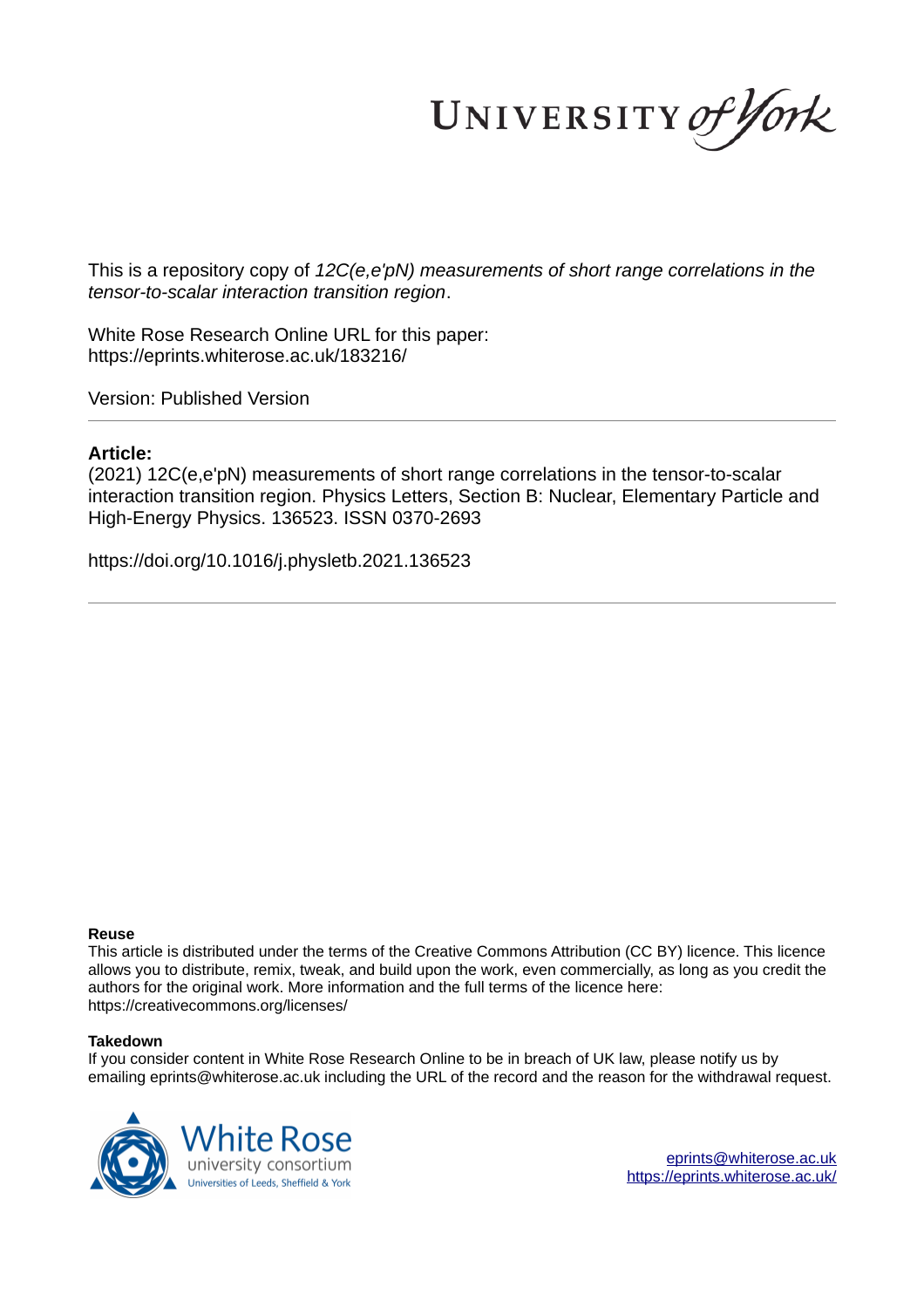

Contents lists available at ScienceDirect

# Physics Letters B

www.elsevier.com/locate/physletb

# $12C(e,e'p)$  measurements of short range correlations in the tensor-to-scalar interaction transition region



The CLAS Collaboration

I. Korover <sup>a</sup>, J.R. Pybus <sup>b</sup>, A. Schmidt <sup>c, b</sup>, F. Hauenstein <sup>b, d</sup>, M. Duer <sup>e</sup>, O. Hen <sup>b, \*</sup>, E. Piasetzky <sup>e</sup>, L.B. Weinstein <sup>d</sup>, D.W. Higinbotham <sup>f</sup>, S. Adhikari <sup>g</sup>, K. Adhikari <sup>h</sup>, M.J. Amaryan <sup>d</sup>, Giovanni Angelini <sup>i</sup>, H. Atac <sup>j</sup>, L. Barion <sup>k</sup>, M. Battaglieri <sup>f, l</sup>, A. Beck <sup>b, 1</sup>, I. Bedlinskiy <sup>m</sup>, Fatiha Benmokhtar <sup>n</sup>, A. Bianconi <sup>0, p</sup>, A.S. Biselli <sup>q, r</sup>, S. Boiarinov <sup>f</sup>, W.J. Briscoe <sup>i</sup>, W.K. Brooks <sup>s, f</sup>, D. Bulumulla <sup>d</sup>, V.D. Burkert <sup>f</sup>, D.S. Carman <sup>f</sup>, A. Celentano <sup>l</sup>, P. Chatagnon <sup>t</sup>, T. Chetry <sup>h</sup>, L. Clark <sup>u</sup>, B. Clary <sup>v</sup>, P.L. Cole <sup>w,x,y</sup>, M. Contalbrigo <sup>k</sup>, V. Crede <sup>z</sup>, R. Cruz-Torres <sup>b</sup>, A. D'Angelo <sup>aa, ab</sup>, R. De Vita <sup>l</sup>, M. Defurne <sup>ac</sup>, A. Denniston <sup>b</sup>, A. Deur <sup>f</sup>, S. Diehl <sup>v</sup>, C. Djalali <sup>ad, ae</sup>, R. Dupre <sup>t</sup>, H. Egiyan <sup>f</sup>, M. Ehrhart <sup>af</sup>, A. El Alaoui <sup>s</sup>, L. El Fassi <sup>h</sup>, L. Elouadrhiri <sup>f</sup>, P. Eugenio <sup>z</sup>, R. Fersch <sup>ag,āh</sup>, A. Filippi <sup>ai</sup>, T. Forest <sup>x</sup>, G. Gavalian <sup>f,aj</sup>, F.X. Girod <sup>f</sup>, E. Golovatch <sup>ak</sup>, R.W. Gothe <sup>ae</sup>, K.A. Griffioen <sup>ah</sup>, M. Guidal <sup>t</sup>, K. Hafidi <sup>af</sup>, H. Hakobyan <sup>s,al</sup>, N. Harrison <sup>f</sup>, M. Hattawy <sup>d</sup>, T.B. Hayward <sup>ah</sup>, D. Heddle <sup>ag, f</sup>, K. Hicks <sup>ad</sup>, M. Holtrop <sup>aj</sup>, Y. Ilieva <sup>ae,i</sup>, D.G. Ireland <sup>u</sup>, E.L. Isupov <sup>ak</sup>, D. Jenkins <sup>am</sup>, H.S. Jo <sup>an</sup>, K. Joo <sup>v</sup>, S. Joosten <sup>af</sup>, D. Keller <sup>ao</sup>, M. Khachatryan <sup>d</sup>, A. Khanal <sup>g</sup>, M. Khandaker <sup>ap,2</sup>, A. Kim <sup>v</sup>, C.W. Kim <sup>i</sup>, F.J. Klein <sup>y</sup>, V. Kubarovsky <sup>f, aq</sup>, L. Lanza <sup>aa</sup>, M. Leali <sup>0, p</sup>, P. Lenisa <sup>k, ar</sup>, K. Livingston <sup>u</sup>, V. Lucherini <sup>as</sup>, I.J.D. MacGregor <sup>u</sup>, D. Marchand <sup>t</sup>, N. Markov <sup>f</sup>, L. Marsicano <sup>l</sup>, V. Mascagna <sup>at, p, 3</sup>, B. McKinnon <sup>u</sup>, S. Mey-Tal Beck <sup>b, 1</sup>, T. Mineeva <sup>s</sup>, M. Mirazita <sup>as</sup>, A. Movsisyan <sup>k</sup>, C. Munoz Camacho <sup>t</sup>, B. Mustapha <sup>af</sup>, P. Nadel-Turonski <sup>f</sup>, K. Neupane <sup>ae</sup>, G. Niculescu <sup>au</sup>, M. Osipenko <sup>l</sup>, A.I. Ostrovidov <sup>z</sup>, M. Paolone <sup>j</sup>, L.L. Pappalardo <sup>k, ar</sup>, R. Paremuzyan <sup>aj</sup>, E. Pasyuk <sup>f</sup>, W. Phelps <sup>ag</sup>, O. Pogorelko <sup>m</sup>, J.W. Price <sup>av</sup>, Y. Prok <sup>d, ao</sup>, D. Protopopescu <sup>u</sup>, B.A. Raue <sup>g, f</sup>, M. Ripani <sup>1</sup>, J. Ritman <sup>aw</sup>, A. Rizzo <sup>aa, ab</sup>, G. Rosner <sup>u</sup>, J. Rowley <sup>ad</sup>, F. Sabatié <sup>ac</sup>, C. Salgado <sup>ap</sup>, R.A. Schumacher <sup>r</sup>, E.P. Segarra <sup>b</sup>, Y.G. Sharabian <sup>f</sup>, U. Shrestha <sup>ad</sup>, D. Sokhan <sup>u</sup>, O. Soto <sup>as</sup>, N. Sparveris <sup>j</sup>, S. Stepanyan <sup>f</sup>, I.I. Strakovsky <sup>i</sup>, S. Strauch <sup>ae, i</sup>, J.A. Tan <sup>an</sup>, N. Tyler <sup>ae</sup>, M. Ungaro <sup>f, aq</sup>, L. Venturelli <sup>0, p</sup>, H. Voskanyan <sup>al</sup>, E. Voutier <sup>t</sup>, T. Wang <sup>ax</sup>, D. Watts <sup>ay</sup>, X. Wei <sup>f</sup>, M.H. Wood <sup>az, ae</sup>, N. Zachariou <sup>ay</sup>, J. Zhang <sup>ao</sup>, Z.W. Zhao <sup>ba</sup>, X. Zheng <sup>ao</sup>

<sup>a</sup> *Nuclear Research Center Negev, Be'er Sheva 84190, Israel*

<sup>b</sup> *Massachusetts Institute of Technology, Cambridge, MA 02139, USA*

- c *The George Washington University, Washington, DC, 20052, USA*
- <sup>d</sup> *Old Dominion University, Norfolk, VA 23529, USA*
- e *School of Physics and Astronomy, Tel Aviv University, Tel Aviv 69978, Israel*
- f *Thomas Jefferson National Accelerator Facility, Newport News, VA 23606, USA*

g *Florida International University, Miami, FL 33199, USA*

- <sup>h</sup> *Mississippi State University, Mississippi State, MS 39762-5167, USA*
- i *The George Washington University, Washington, DC 20052, USA*

\* Corresponding author.

https://doi.org/10.1016/j.physletb.2021.136523

0370-2693/© 2021 The Author(s). Published by Elsevier B.V. This is an open access article under the CC BY license (http://creativecommons.org/licenses/by/4.0/). Funded by SCOAP<sup>3</sup>.

*E-mail address:* hen@mit.edu (O. Hen).

 $1$  On sabbatical leave from Nuclear Research Center Negev, Be'er Sheva 84190, Israel.

<sup>2</sup> Current address: Idaho State University, Pocatello, Idaho 83209.

<sup>3</sup> Current address: Università degli Studi di Brescia, 25123 Brescia, Italy.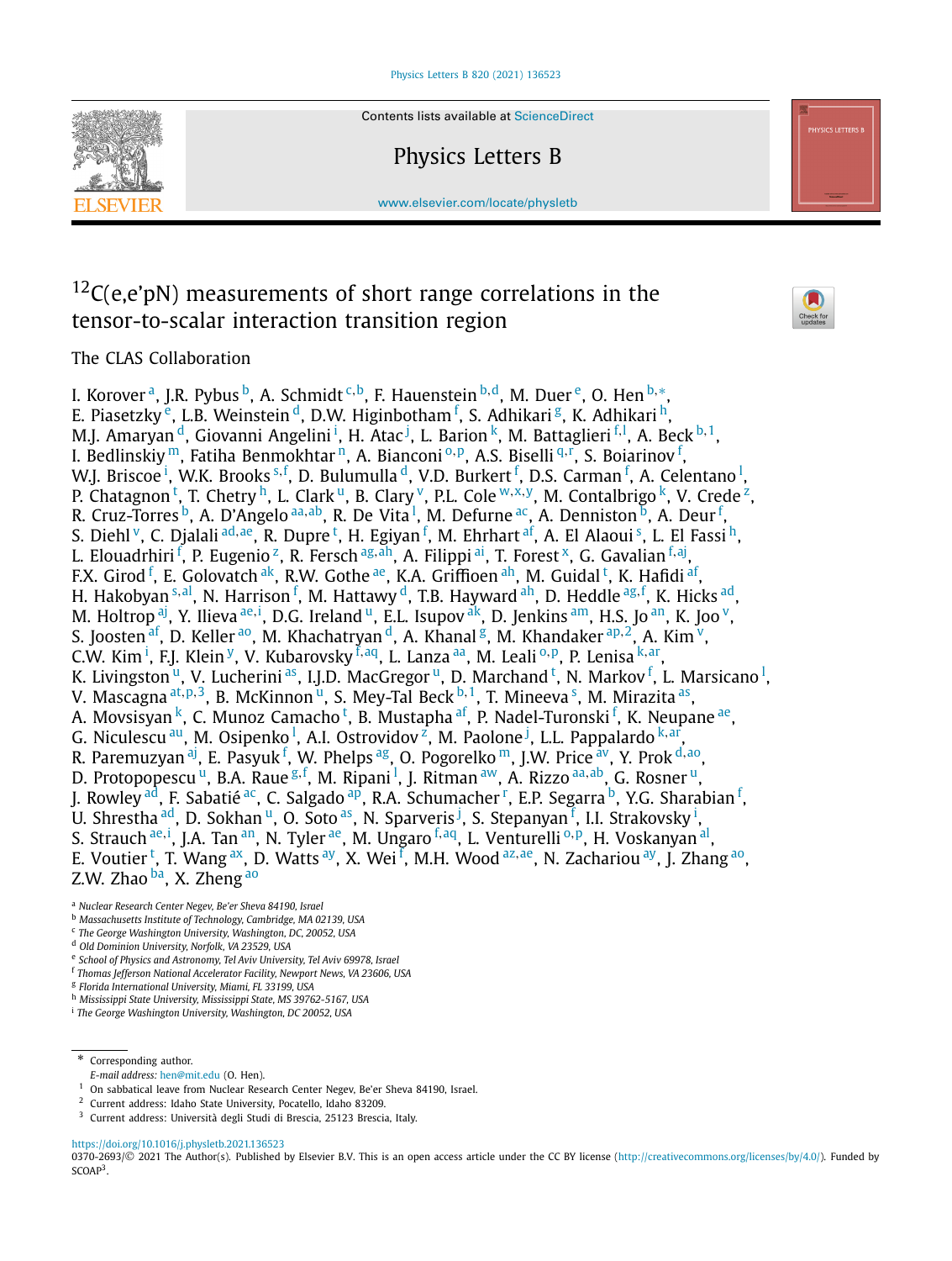j *Temple University, Philadelphia, PA 19122, USA*

- k *INFN, Sezione di Ferrara, 44100 Ferrara, Italy*
- l *INFN, Sezione di Genova, 16146 Genova, Italy*
- <sup>m</sup> *National Research Centre Kurchatov Institute ITEP, Moscow, 117259, Russia*
- <sup>n</sup> *Duquesne University, 600 Forbes Avenue, Pittsburgh, PA 15282, USA*
- <sup>o</sup> *Università degli Studi di Brescia, 25123 Brescia, Italy*
- p *INFN, Sezione di Pavia, 27100 Pavia, Italy*
- q *Fairfield University, Fairfield CT 06824, USA*
- <sup>r</sup> *Carnegie Mellon University, Pittsburgh, PA 15213, USA*
- <sup>s</sup> *Universidad Técnica Federico Santa María, Casilla 110-V, Valparaíso, Chile*
- <sup>t</sup> *Universit'e Paris-Saclay, CNRS/IN2P3, IJCLab, 91405 Orsay, France*
- <sup>u</sup> *University of Glasgow, Glasgow G12 8QQ, United Kingdom*
- <sup>v</sup> *University of Connecticut, Storrs, CT 06269, USA*
- <sup>w</sup> *Lamar University, 4400 MLK Blvd, PO Box 10009, Beaumont, TX 77710, USA*
- x *Idaho State University, Pocatello, ID 83209, USA*
- <sup>y</sup> *Catholic University of America, Washington, D.C. 20064, USA*
- z *Florida State University, Tallahassee, FL 32306, USA*
- aa *INFN, Sezione di Roma Tor Vergata, 00133 Rome, Italy*
- ab *Universita' di Roma Tor Vergata, 00133 Rome, Italy*
- ac *IRFU, CEA, Université Paris-Saclay, F-91191 Gif-sur-Yvette, France*
- ad *Ohio University, Athens, OH 45701, USA*
- ae *University of South Carolina, Columbia, SC 29208, USA*
- af *Argonne National Laboratory, Argonne, IL 60439, USA*
- ag *Christopher Newport University, Newport News, VA 23606, USA*
- ah *College of William and Mary, Williamsburg, VA 23187-8795, USA*
- ai *INFN, Sezione di Torino, 10125 Torino, Italy*
- aj *University of New Hampshire, Durham, NH 03824-3568, USA*
- ak *Skobeltsyn Institute of Nuclear Physics, Lomonosov Moscow State University, 119234 Moscow, Russia*
- al *Yerevan Physics Institute, 375036 Yerevan, Armenia*
- am *Virginia Tech, Blacksburg, VA 24061-0435, USA*
- an *Kyungpook National University, Daegu 41566, Republic of Korea*
- ao *University of Virginia, Charlottesville, VA 22901, USA*
- ap *Norfolk State University, Norfolk, VA 23504, USA*
- aq *Rensselaer Polytechnic Institute, Troy, NY 12180-3590, USA*
- ar *Universita' di Ferrara, 44121 Ferrara, Italy*
- as *INFN, Laboratori Nazionali di Frascati, 00044 Frascati, Italy*
- at *Università degli Studi dell'Insubria, 22100 Como, Italy*
- au *James Madison University, Harrisonburg, VA 22807, USA*
- av *California State University, Dominguez Hills, Carson, CA 90747, USA*
- aw *Institute fur Kernphysik (Juelich), Juelich, Germany*
- ax *School of Physics, Beihang University, Beijing 100191, China*
- ay *University of York, York YO10 5DD, United Kingdom*
- 
- az *Canisius College, Buffalo, NY, USA*
- ba *Duke University, Durham, NC 27708-0305, USA*

### A R T I C L E I N F O A B S T R A C T

*Article history:* Received 4 February 2021 Received in revised form 13 July 2021 Accepted 13 July 2021 Available online 28 July 2021 Editor: D.F. Geesaman

High-momentum configurations of nucleon pairs at short-distance are probed using measurements of the  ${}^{12}C(e, e'p)$  and  ${}^{12}C(e, e'pN)$  reactions (where *N* is either *n* or *p*), at high- $Q^2$  and  $x_B > 1.1$ . The data span a missing-momentum range of 300–1000 MeV/c and are predominantly sensitive to the transition region of the strong nuclear interaction from a Tensor to Scalar interaction. The data are well reproduced by theoretical calculations using the Generalized Contact Formalism with both chiral and phenomenological nucleon-nucleon (NN) interaction models. This agreement suggests that the measured high missingmomentum protons up to 1000 MeV/c predominantly belong to short-ranged correlated (SRC) pairs. The measured  $^{12}C(e, e'pn)$  /  $^{12}C(e, e'p)$  and  $^{12}C(e, e'pp)$  /  $^{12}C(e, e'pn)$  cross-section ratios are consistent with a decrease in the fraction of proton-neutron SRC pairs and increase in the fraction of proton-proton SRC pairs with increasing missing momentum. This confirms the transition from an isospin-dependent tensor *NN* interaction at ∼ 400 MeV/c to an isospin-independent scalar interaction at high-momentum around  $\sim$  800 MeV/c as predicted by theoretical calculation.

 2021 The Author(s). Published by Elsevier B.V. This is an open access article under the CC BY license (http://creativecommons.org/licenses/by/4.0/). Funded by SCOAP<sup>3</sup>.

High momentum-transfer electron- and proton-scattering measurements, as well as many-body *ab-initio* calculations, have shown that nucleons in the nuclear ground state temporarily form pairs with large relative momentum and smaller center-of-mass (CM) momentum. These are called Short-Range Correlated (SRC) pairs [1, 2]. The existence and characteristics of SRC pairs are related to outstanding issues in particle, nuclear, and astrophysics, including the modification of the internal structure of nucleons bound in atomic nuclei (i.e., the EMC effect) [2–6], matrix elements used to interpret searches for neutrinoless double beta decay [7–10], scale separation and factorization of many-body nuclear wavefunctions [1,11–14], nuclear charge radii [15], and the nuclear symmetry energy governing neutron star properties [16–18].

A well-established feature of SRC pairs is their predominance by proton-neutron (*pn*) pairs in the missing momentum range of 300–600 MeV/c [19–22]. This results from the preference for spin-1 *pn*-pairs by the tensor part of the *NN* interaction, which dominates over the scalar part of the interaction at these missing momenta [23–25]. At higher missing momentum calculations suggest that the scalar repulsive core should become dominant and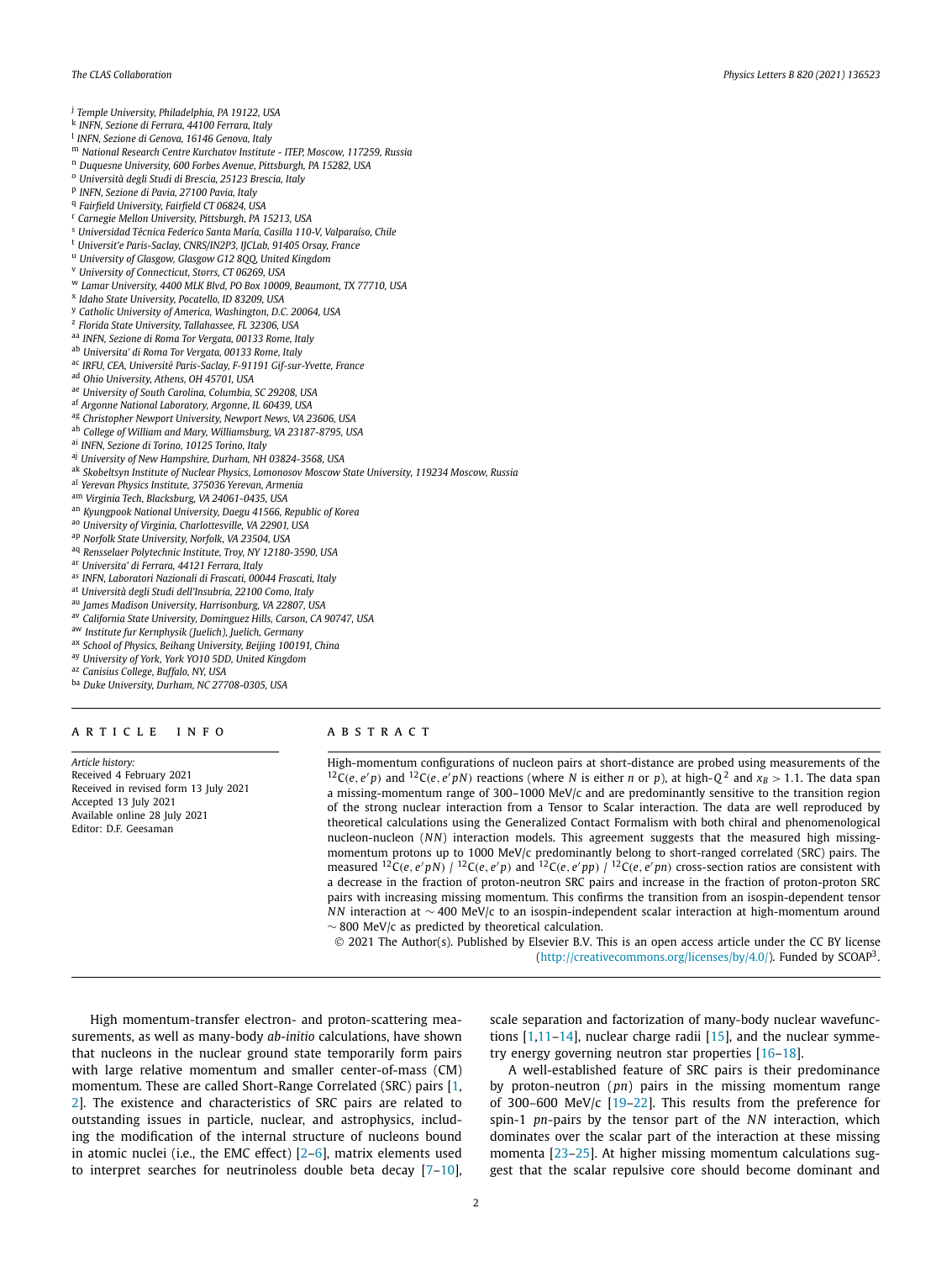lead to an increased fraction of proton-proton (*pp*) SRC pairs [1, 2,12,26,27]. SRC measurements of this tensor-to-scalar transition provide valuable insight into the nature of the strong nuclear interaction at short-distances.

The tensor-to-scalar transition was studied experimentally in two previous works via measurements of the relative abundances of *pn*- and *pp*-SRC, extracted from (*e*, *e* ′*pp*) / (*e*, *e* ′*pn*) and  $(e, e'pN)$  /  $(e, e'p)$  cross-section ratios (where *N* is either *n* or *p*). Ref. [28] measured the missing momentum dependence of these cross-section ratios in  ${}^{4}$ He out to 800 MeV/c. The measured  ${}^{4}$ He(*e*, *e'* pp) /  ${}^{4}$ He(*e*, *e'* pn) ratio was consistent with the expected increase in the *pp*-SRC fraction with increased momenta. However, the data has large uncertainties and the suggested increase was due to an underlying decrease in the <sup>4</sup>He(*e*, *e* ′*pn*) / <sup>4</sup>He(*e*, *e* ′*p*) ratio (i.e. less *np*-SRC pairs), whereas the <sup>4</sup>He(*e*, *e'pp*) / <sup>4</sup>He(*e*, *e'p*) ratio was overall flat as a function of missing momentum (i.e. no increase in *pp*-SRC pairs).

More recently Ref. [29] measured the  ${}^{12}C(e, e'pp)$  /  ${}^{12}C(e, e'p)$ reaction yield ratio over the missing-momentum range of 400 to 1000 GeV/c, observing a clear increase as a function of missing momentum. This measurement had significantly improved kinematics compared with Ref. [28], reaching  $\langle \mathbb Q^2 \rangle \sim$  3–3.5 GeV/c<sup>2</sup> for large missing momentum. However, it was limited by only measuring the  $^{12}C(e,e^{\prime}pp)$  /  $^{12}C(e,e^{\prime}p)$  reaction yield ratio. This makes its interpretation subject to several theoretical assumptions that the data itself cannot verify. These include the assumptions that (a) all high missing-momentum protons belonged to 2*N*-SRC pairs, and (b) reaction effects were properly accounted for, primarily (*n*, *p*) single-charge exchange (SCX) processes. As *np*-SRC are always more abundant than *pp*-SRCs, even a modest SCX probability can significantly distort the (*e*, *e* ′ *pp*) reaction by having a large number of observed (*e*, *e* ′*pp*) events originating from interactions with *pn*-SRC pairs in which the neutron undergoes SCX. The impact of SCX on the data of Ref. [29] can be as large as 400%, with a large missing-momentum dependence (see supplementary materials Fig. S36). Thus, while experimentally simpler to measure, SRC studies via the  $(e, e'pp)$  reaction are subject to model-dependent assumptions and corrections that have not yet been tested experimentally.

Here we present the results of a direct simultaneous measurement of  $pn$ - and  $pp$ -SRC pairs using the  ${}^{12}C(e, e'pN)$  and  ${}^{12}C(e, e'p)$  reactions. The  ${}^{12}C(e, e'pn)$  data are minimally sensitive to SCX corrections due to the small fraction of initial-state *pp*-SRC pairs, but have larger uncertainties due to the low neutron detection efficiency, particularly for the lower momentum neutrons of the lower missing momentum data. The <sup>12</sup>C(*e*, *e* ′*pp*) data are more precise but sensitive to SCX corrections. Together, the measurement of the different reaction channels, in combination with theoretical calculations using the Generalized Contact Formalism (GCF) [13,14,30,31], allow establishing the 2*N*-SRC dominance of the measured reactions and the observation of a scalar repulsive interaction at short distances.

The analysis reported on herein is based on data collected in 2004 in Hall B of the Thomas Jefferson National Accelerator Facility (Jefferson Lab) in Virginia, USA, re-analyzed here as part of the Jefferson Lab data-mining initiative [32]. This data comes from measurements of 5.01 GeV electrons scattered from deuterium and carbon targets [33], detecting the scattered electrons, knocked-out protons, and recoil neutrons in the CEBAF Large Acceptance Spectrometer (CLAS) [34].

CLAS utilized a toroidal magnetic field and six independent sets of drift chambers (DCs) [35], time-of-flight (TOF) scintillation counters [36], Cherenkov counters (CCs) [37], and electromagnetic calorimeters (EC) [38] for charged particle detection and identification. Charged particle momenta were inferred from their reconstructed trajectories within the magnetic field. Electrons were identified by requiring a signal in the CC, as well as a characteristic energy deposition in the EC. Protons were identified through correlations between momentum and flight time. The TOF and DC polar angular acceptance was  $8^{\circ} \le \theta \le 140^{\circ}$  and the azimuthal angular acceptance ranged from 50% at small polar angles to 80% at larger polar angles. The EC and CC polar angular acceptance was limited to  $<$  45°.

Neutrons with momenta of 200–1000 MeV/c were detected in the TOF counters by requiring a hit with energy deposition above threshold (nominally 8 MeV electron equivalent, or MeVee), no matching charged-particle track (or partial track) in the drift chambers, and a TOF that corresponded to  $\beta$  < 0.75. We only considered hits reconstructed inside a fiducial region that excluded 10 cm from the ends of all scintillator paddles. Our results are not sensitive to the exact exclusion region. Neutron momenta were determined by time-of-flight, with a typical resolution of 25–40 MeV/c. This is the first work to measure recoil neutrons in CLAS.

The neutron detection efficiency was determined using the over-constrained  $d(e, e'p)n$  and  $d(e, e'pn)$  reactions. The efficiency was extracted for different TOF energy deposition thresholds in the range of 4–10 MeV electron-equivalent (MeVee, i.e., events where the neutron-induced signal measured in the TOF bar is higher than that produced by an electron that deposited 4–10 MeV in that bar), and as a function of the recoil neutron momentum determined by the *d*(*e*, *e* ′*p*)*n* reaction. For momenta above 400 MeV/c, the typical efficiency was 4–5%. Between 200 and 400 MeV/c, the efficiency was somewhat lower, approximately 2–3%. We verified that the charged-particle veto efficiency, using the DC tracking system, resulted in a negligible fraction of charged particles mis-identified as neutrons due to tracking inefficiencies. Measured neutron yields are always shown after efficiency corrections. See online supplementary materials for additional details on the neutron identification, detection efficiency, and momentum reconstruction resolution.

Similar to previous SRC studies [20,21,29,39,40], we considered events with scattered electron kinematics of four momentum transfer squared  $Q^2 \equiv |\vec{q}|^2 - \omega^2 > 1.5$  GeV<sup>2</sup>/c<sup>2</sup> and Bjorken scaling variable  $x_B \equiv Q^2/2m_N\omega > 1.1$ , where  $m_N$  is the nucleon mass, while  $\vec{q}$  and  $\omega$  are the 3-momentum and energy transferred to the nucleus by the electron, respectively. Assuming the electron scatters from a single nucleon that does not reinteract as it leaves the nucleus with momentum  $\vec{p}_f$ , the initial nucleon momentum  $\vec{p}_i$  can be approximated as equal to the measured missing-momentum:  $\vec{p}_i \approx \vec{p}_{\rm miss} \equiv \vec{p}_f - \vec{q}.$  We select 300  $< p_{\rm miss} <$  1000 MeV/c to enhance contributions from interactions with high initial momentum nucleons, and require an angle between  $\vec{p_f}$  and  $\vec{q}$  smaller than 25°,  $0.62 < |\vec{p}_f|/|\vec{q}| < 0.96$  to select leading nucleons. Resonance production is suppressed by requiring that the (*e*, *e* ′*p*) reaction missing mass, assuming scattering off a standing nucleon pair, will be smaller than the sum of the nucleon and pion mass, i.e.  $M_{\text{miss}} \equiv \sqrt{(q^{\mu} - p_f^{\mu} + 2m_N)^2} < 1.1 \text{ GeV/c}^2$ .

If the struck nucleon is part of a 2*N*-SRC pair, we interpret the reaction through the SRC break-up model where a correlated partner nucleon is assumed to exist as an on-shell spectator carrying momentum  $\vec{p}_{\text{recoil}}$ . Triple coincidence <sup>12</sup>C(*e*, *e' pN*) events were selected from the  ${}^{12}C(e, e'p)$  event sample by requiring the coincidence detection of such a recoil nucleon (proton or neutron) in CLAS with momentum  $350 < p_{\text{recoil}} < 1000$  MeV/c. For neutron recoils, the neutron arrival time spectrum at the scintillators has a peak corresponding to the neutron events sitting on top of a similar-size uncorrelated random background. This background is uniform in hit time, allowing it to be estimated from off-time neutrons and subtracted. More details on the event selection and background subtraction can be found in the online supplementary materials.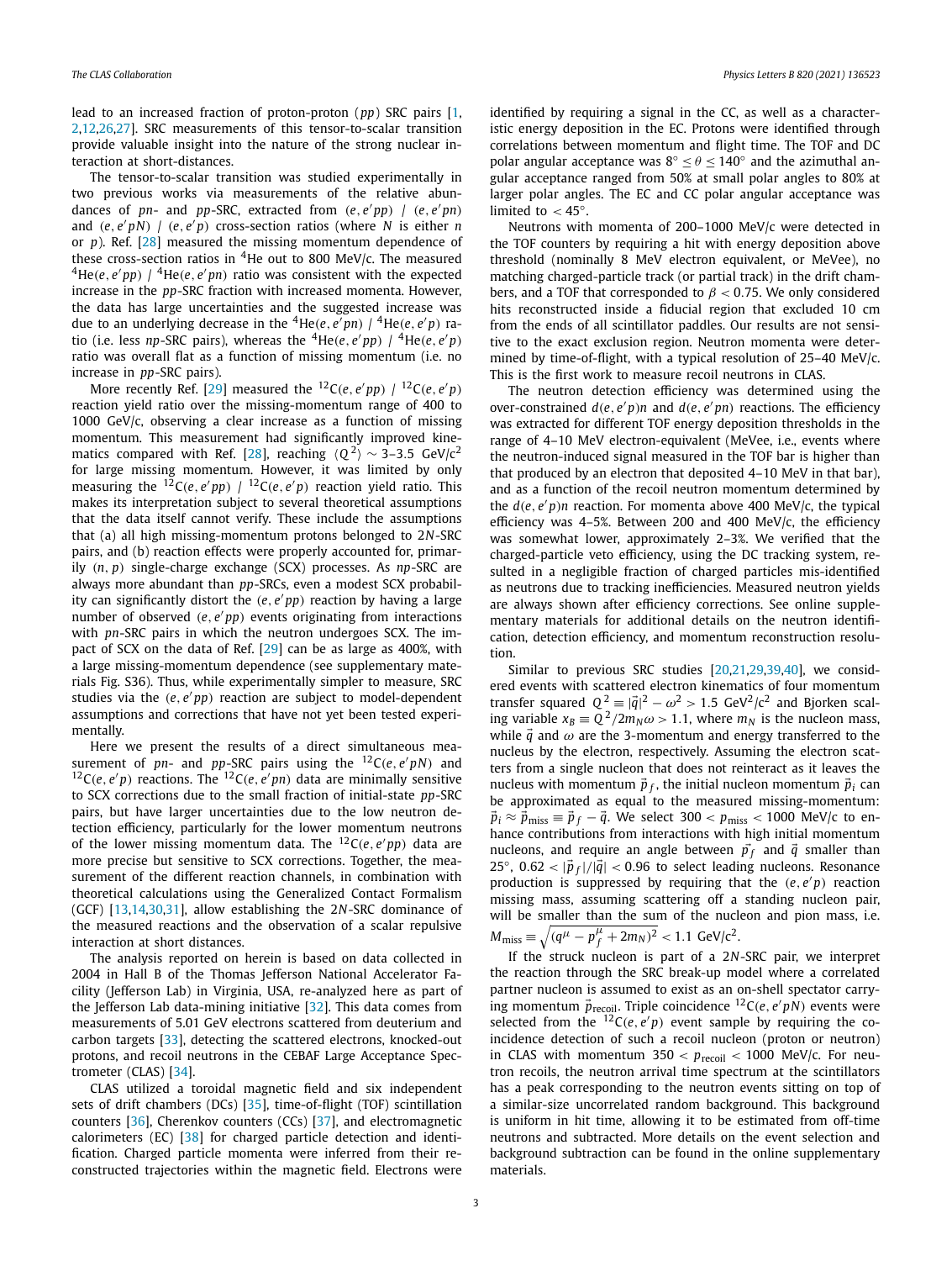

**Fig. 1.** Background-subtracted angular correlation between the reconstructed (*e*, *e* ′*p*) missing momentum vector  $(\vec{p}_{\text{miss}})$  and recoil neutron momentum vector  $(\vec{p}_{\text{recoil}})$ , for data events passing <sup>12</sup>C(*e*, *e'* pn) cuts (points), compared with GCF predictions based on the AV18 and N2LO NN interactions (darker and lighter bands, respectively). Insert shows the background-subtracted missing mass distribution for the same events and calculation. The width of the bands corresponds to the 68% confidence interval due to uncertainties in the model parameters.

The  $x_B > 1.1$  selection is consistent with that used in Refs. [19, 21,28,39,41] and is slightly lower than the  $x_B > 1.2$  selection used by Refs. [20,29,40]. The lower cut value is chosen to increase statistics; we verified that this change does not impact our agreement with the published  $(e, e'pp)$  /  $(e, e'p)$  ratio of Ref. [29] that used  $x_B$  > 1.2 (supplementary materials Fig. S27).

Fig. 1 shows the cosine of the angle between  $\vec{p}_{\text{miss}}$  and the "recoil" neutron momentum  $\vec{p}_{\text{recoil}}$  for <sup>12</sup>C(*e*, *e'pn*) events, after random coincidence background subtraction. While the recoil neutron selection criteria do not place any angular requirements, the measured distribution shows a clear back-to-back correlation characteristic of SRC breakup events.

The measured distributions show good agreement with theoretical predictions based on the GCF [13,14,30,31] using both the AV18 [42] and N2LO(1.0) [43] *NN* interaction models.

The GCF assumes scale-separation between the short-distance interactions within an SRC pair, and the long-range interactions between the pair and the rest of the nucleus, as well as their mutual separation from the ultra-short distance scale associated with the high-energy virtual photon probe. With this in mind, Ref. [30] suggested a factorized approximation for the correlated continuum region of the nuclear spectral function, that can be used in factorized models of the scattering cross-section at large momentum transfer kinematic  $[44]$ . Here the hard break-up of an SRC pair is assumed to proceeds via a reaction in which the virtual photon is absorbed by a single nucleon in an SRC pair, knocking it out of the nucleus and leaving its correlated partner nucleon to recoil from the nucleus [30,31].

For completeness we note that beyond the use of the specific GCF model for the spectral function, the reaction model used herein adopts a high-resolution theoretical description of highmomentum transfer reactions where the reaction is modeled using one-body operators and correlation effects are embedded in the nuclear wave function. While constituting a valid simple reaction picture that is consistent with both data and various ab initio calculations, it is not the only possible description of our data. Unitary freedom allows shifting the explicit effects of two-body correlations from nuclear wave functions to the interaction operators while keeping the calculated cross-section invariant [45]. Thus, theoretical studies can also use our data to study complementary factorized models [26] and/or constrain many-body

reaction operators used in low-resolution nuclear theory calculations.

Several ingredients are necessary to construct the GCF based factorized cross-section [31]. We used the off-shell electronnucleon cross-section from Ref. [46]. Nuclear contacts [13,14,30], and the possible excitation range of the residual  $A - 2$  nuclear system  $E^*$  are the same as in Ref. [29]. The pair CM momentum distribution is assumed to be a three-dimensional Gaussian [11,47] with a characteristic width taken from Ref. [40]. Additionally, we accounted for Final State Interactions (FSIs) including Single Charge Exchange (SCX) and nuclear transparency using the Glauber approximation from Ref. [48]. The transparency correction is a simple overall scale factor and was previously shown to well-reproduce experimental data [49–51]. However, the SCX corrections affect the missing-momentum dependence of the data, are less certain, and were not validated experimentally. Therefore, obtaining a consistent picture from analysis of both (*e*, *e* ′ *pn*) and (*e*, *e* ′*pp*) data with minimal and maximal SCX sensitivity, respectively, is crucial for a reliable interpretation of experimental data.

Systematic model uncertainties associated with the GCF predictions were estimated by repeating the theoretical calculations with randomly sampled model parameters from a distribution centered around the parameter's nominal value with a width defined by its uncertainty. We also considered two different prescriptions for the off-shell electron-nucleon cross-section known as cc1 and cc2 from Ref. [46].

Supplementary materials Fig. S35 shows comparisons between the GCF calculations and the measured *p*miss-dependence of the  $^{12}C(e, e'pn)$  /  $^{12}C(e, e'p)$ ,  $^{12}C(e, e'pp)$  /  $^{12}C(e, e'p)$  and  $^{12}C(e, e'pp)$  $/$  <sup>12</sup>C(*e*, *e'* pn) yield ratios. The data are corrected for nuclear transparency. Since this correction has no  $p_{\text{miss}}$ -dependence, it only changes the overall scale. The data and calculations are in good agreement.

To extract cross-section ratios from the ratios of measured event yields, we corrected for SCX effects, nuclear transparency, experimental acceptance, and the efficiency of the event selection criteria. These corrections were determined by comparing the GCF cross-section to a detailed Monte Carlo simulation that used the GCF cross-section as input. Simulated events were propagated through a model of the CLAS detector that included acceptance, efficiency, and resolution effects, and were then required to pass the exact same event selection criteria. The detector and detector+SCX correction factors are shown in supplementary materials Fig. S36. Further details can be found in Ref. [31].

The uncertainty on the acceptance correction combined the systematic uncertainty of the GCF model, described above, with uncertainty on the acceptance coming from limited knowledge of the spectrometer momentum resolution. This was treated by varying the detector model's momentum resolutions for electrons, protons, and neutrons within uncertainties in the same manner as the GCF model parameters.

Fig. 2 shows the resulting  ${}^{12}C(e, e'pn)$  /  ${}^{12}C(e, e'p)$ ,  ${}^{12}C(e, e'pp)$  $/$ <sup>12</sup>C(*e*, *e'p*), and <sup>12</sup>C(*e*, *e'pp*)/2  $/$ <sup>12</sup>C(*e*, *e'pn*) cross-section ratios as a function of  $p_{\text{miss}}$ . The data are compared with GCF calculations. For  $p_{\text{miss}} > 400$  MeV/c the calculations agree well with the measured data for either *NN* potential. This agreement supports the validity of the GCF description of the nuclear ground state at high-momentum. For  $300 < p_{\text{miss}} < 400$  MeV/c, especially for the  $^{12}C(e, e'pp)/2$  /  $^{12}C(e, e'pn)$  ratio, the AV18 calculation agrees well with the data but the N2LO calculation does not. This missingmomentum region is most sensitive to the details of the dip in the *pp* wave function which is absent for spin-1 *pn* pairs due to the tensor interaction [23–25]. This dip has slightly different characteristics for AV18 and N2LO, possibly owing to the N2LO interaction's short-distance regulator [14]. On the other hand the GCF is an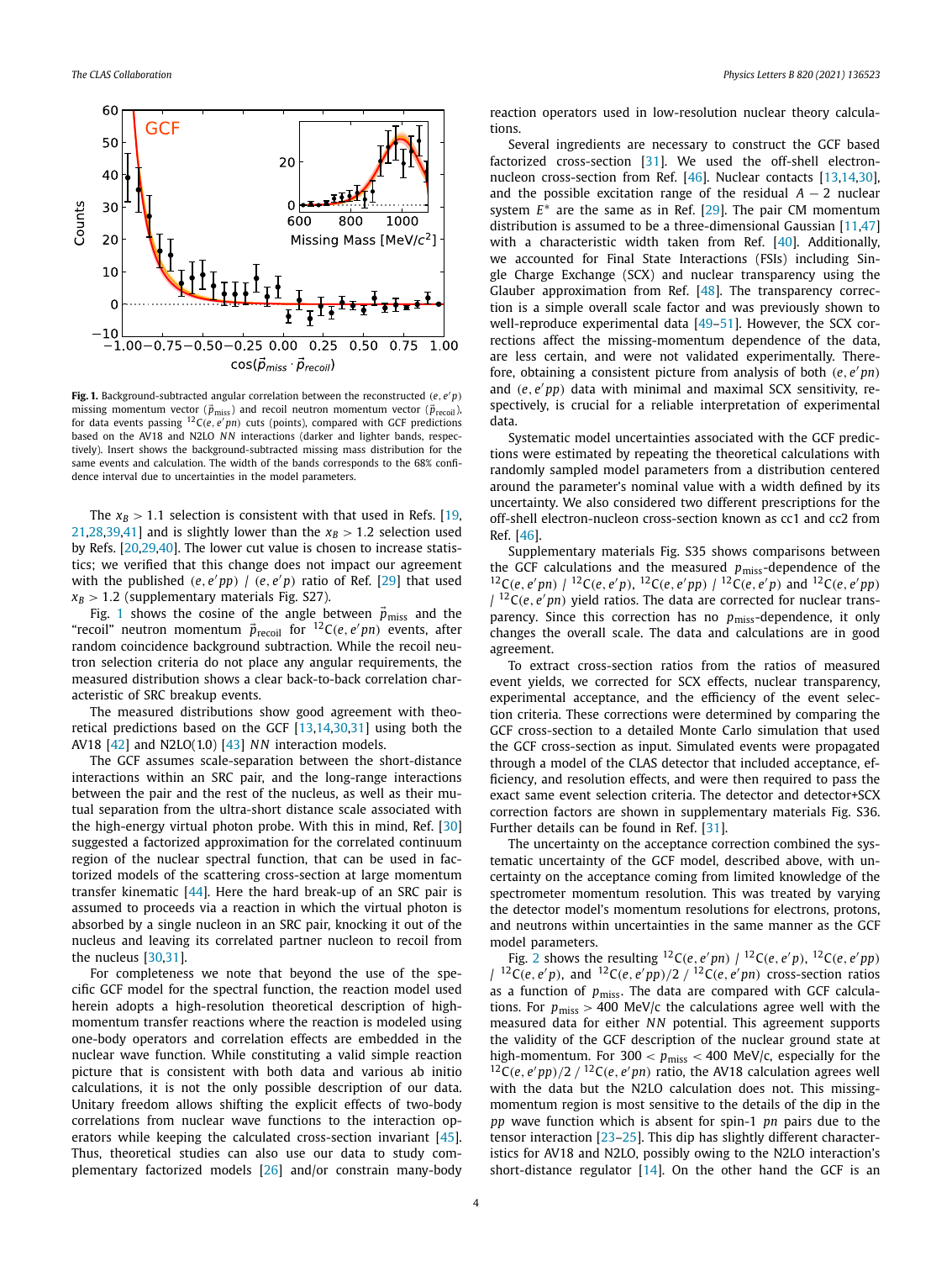

Fig. 2. Left: The measured  $C(e, e'pp) / C(e, e'p)$  and  $C(e, e'pn) / C(e, e'p)$  cross-section ratios (points), compared with GCF predictions using the AV18 (darker band) and N2LO (light band) NN interaction models. Right: the measured C(e, e'pp)/2 / C(e, e'pn) cross-section ratio (points), compared with GCF predictions using the AV18 (darker) and N2LO (lighter) NN interaction models. In both panels, all cross-section ratios were corrected for experimental effects (detector acceptance, efficiency, and resolution) as well as reaction effects including transparency flux lost and SCX. The dashed lines mark the scalar limit obtained from a simple nucleon counting, see text for details. The width of the GCF calculation bands shows their 68% confidence interval due to uncertainties on the model parameters. The data error bars show the quadratic sum of the statistical uncertainty and systematic uncertainty associated with the correction of experimental effects (see online supplementary materials for details on the uncertainty estimation). Not shown are the normalization uncertainties on the data; the C(e, e'pp) | C(e, e'p) and C(e, e'p) | C(e, e'p) data include a 5% uncertainty resulting from transparency corrections, and the C(e, e'pn) data include correlated systematic uncertainties as listed in Table S3.

asymptotic model and the observed discrepancy appears near the lower edge of its applicability [13,14] and should thus be studied in greater detail by future works. At the highest missing momenta the data agree with the scalar limit prediction where the number of spin-1 *pn* SRC pairs should be three times the number of spin-0 *pp*, *pn* and *nn* pairs, owing to the three possible spin orientations.

Last, Fig. 3 shows the fraction of  $(e, e'p)$  events with a correlated recoil nucleon, i.e., the  $[^{12}C(e,e^{\prime}pp) + {}^{12}C(e,e^{\prime}pn)]$  /  ${}^{12}C(e, e'p)$  cross-section ratio. Unlike the individual  ${}^{12}C(e, e'pN)$  $/$ <sup>12</sup>C(*e*, *e' p*) ratios, this sum is insensitive to SCX corrections. The data show no significant missing-momentum dependence and imply that within uncertainties, all high-initial-momentum protons are accompanied by a correlated spectator recoil nucleon and therefore belong to a 2N-SRC. The mean of the data points exceeds 100%. This is consistent given the large correlated normalization uncertainty of approximately 12% that is driven by uncertainties in the neutron detection efficiency and transparency correction that will both take all data points up or down and thus can lead to an 'unphysical' mean value for the data (see supplementary materials for details). At the 95% confidence level the data exclude contributions from sources other than 2N-SRCs above 11%. This bound is determined while accounting for both data statistical and systematic uncertainties, with the latter including both point-to-point and correlated normalization uncertainties.

To conclude, we report on new measurements of the  ${}^{12}C(e,$  $e'$ *pn*) reaction, and improved measurements of the  $^{12}C(e, e'pp)$ and <sup>12</sup>C(*e*, *e* ′*p*) reactions at very high missing momentum. The data are used to study the evolution of the isospin dependence of *N N*-SRCs via the C(*e*, *e* ′*pp*)/2 / C(*e*, *e* ′*pn*) cross-section ratio, and the dominance of high-momentum nucleons by 2N-SRC pairs via the  $(e, e'pn)$  /  $(e, e'p)$  and  $(e, e'pp)$  /  $(e, e'p)$  cross-section ratios and their sum. The data are compared with GCF calculations using the AV18 and N2LO interactions. The data agrees with both calculations for  $p_{\text{miss}} > 400 \text{ MeV/c}$ , but disagrees with the N2LO-based calculation for  $300 < p_{\text{miss}} < 400$  MeV/c, near the lower edge of the applicability of the GCF [13,14].

The overall good agreement of the GCF calculation with both  ${}^{12}C(e, e'pn)$  and  ${}^{12}C(e, e'pp)$  data indicates that, within the uncertainty of the data, the measured reactions are dominated by interactions with *NN*-SRC pairs and that reaction effects such as SCX,



**Fig. 3.** The fraction of high-momentum protons with a measured recoil partner nucleon for <sup>12</sup>C: the measured ratio of  $(e, e'pp) + (e, e'pn)$  events to  $(e, e'p)$  events as a function of  $\vec{p}_{\text{miss}}$ . The dotted (black) line is the best constant fit 117%. The dashed (red) line shows the 95% CL lower bound on the 2N-SRC contribution to the  ${}^{12}C(e, e'p)$  strength in the measured missing-momentum range at 89%.

which has a large impact on the  ${}^{12}C(e, e'pp)$  channel but a small impact on the <sup>12</sup>C(*e*, *e'* pn) channel, are sufficiently well modeled.

The combination of all data and calculations confirms the observation of a transition of the *NN* interaction from a tensordominated region around relative momenta of 400 MeV/c to a predominantly scalar interaction around 800 MeV/c, validating the use of the *NN* interactions examined here at high-momentum/short distance regimes. Future extensions of the GCF to three-nucleon correlations as well as forthcoming measurements [52] of threenucleon knockout reactions *A*(*e*, *e* ′*pNN*) will allow similar studies of the short-distance three-body interactions that are needed for a complete description of neutron stars [53].

### **Declaration of competing interest**

The authors declare that they have no known competing financial interests or personal relationships that could have appeared to influence the work reported in this paper.